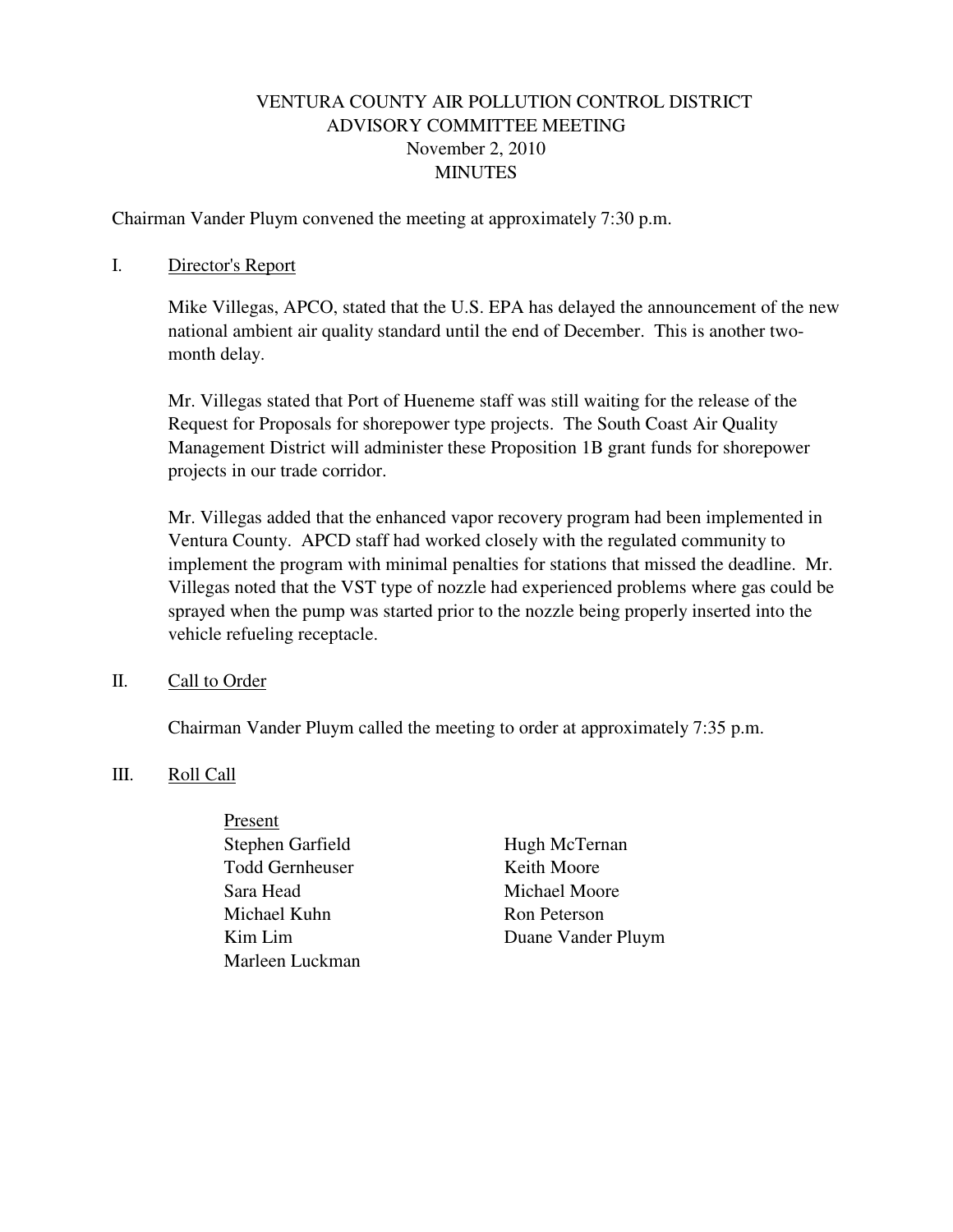| Absent |                            |        |                             |
|--------|----------------------------|--------|-----------------------------|
|        | Scott Blough (excused)     |        | Steven Kane (excused)       |
|        | Cameron Williams (excused) |        | Aaron Hanson                |
|        | James Tovias (excused)     |        | Greg Patterson (excused)    |
|        |                            | Staff  |                             |
|        | Mike Villegas              |        | Don Price                   |
|        | Kerby Zozula               |        |                             |
|        |                            | Public |                             |
|        | Clement Alberts            |        | Pacific Operators Offshore  |
|        | Patrick Novak              |        | <b>BMW</b> of North America |
|        | Jim Templin                |        | <b>PTI</b> Technologies     |
|        | George Leppa               |        | Self                        |
|        | Paul Selleck               |        | The Reserve @ Thousand Oaks |
|        |                            |        |                             |

#### IV. Minutes

The minutes of the September 28, 2010, meeting were approved as drafted.

#### V. Committee Comment

Committee member McTernan requested that APCD staff work with General Services Agency staff to see if the air conditioning can be left on for the Committee meetings.

Committee member Garfield stated that the District should be more focused on reducing criteria pollutants than greenhouse gas (GHG) programs. Mr. Villegas stated that staff was working to implement a mandated GHG permitting program, and following Board direction.

## VI. Public Comment

There was no public comment.

#### VII. New Business

A. Proposed Revisions to Regulate Greenhouse Gases with EPA's "Tailoring" Regulations - Rules 2, 23, 33, 33.1, 35, and 76

Mike Villegas, Air Pollution Control Officer, outlined how the U.S. EPA was proposing to regulate greenhouse gases (GHG) in response to the Supreme Courts' decision in Massachusetts vs. EPA. In response to the Supreme Court decision, EPA was required to make a finding on whether GHGs from new motor vehicles cause or contribute to air pollution, which may reasonably be anticipated to endanger public health or welfare. EPA made a finding that the current and projected atmospheric concentrations of GHGs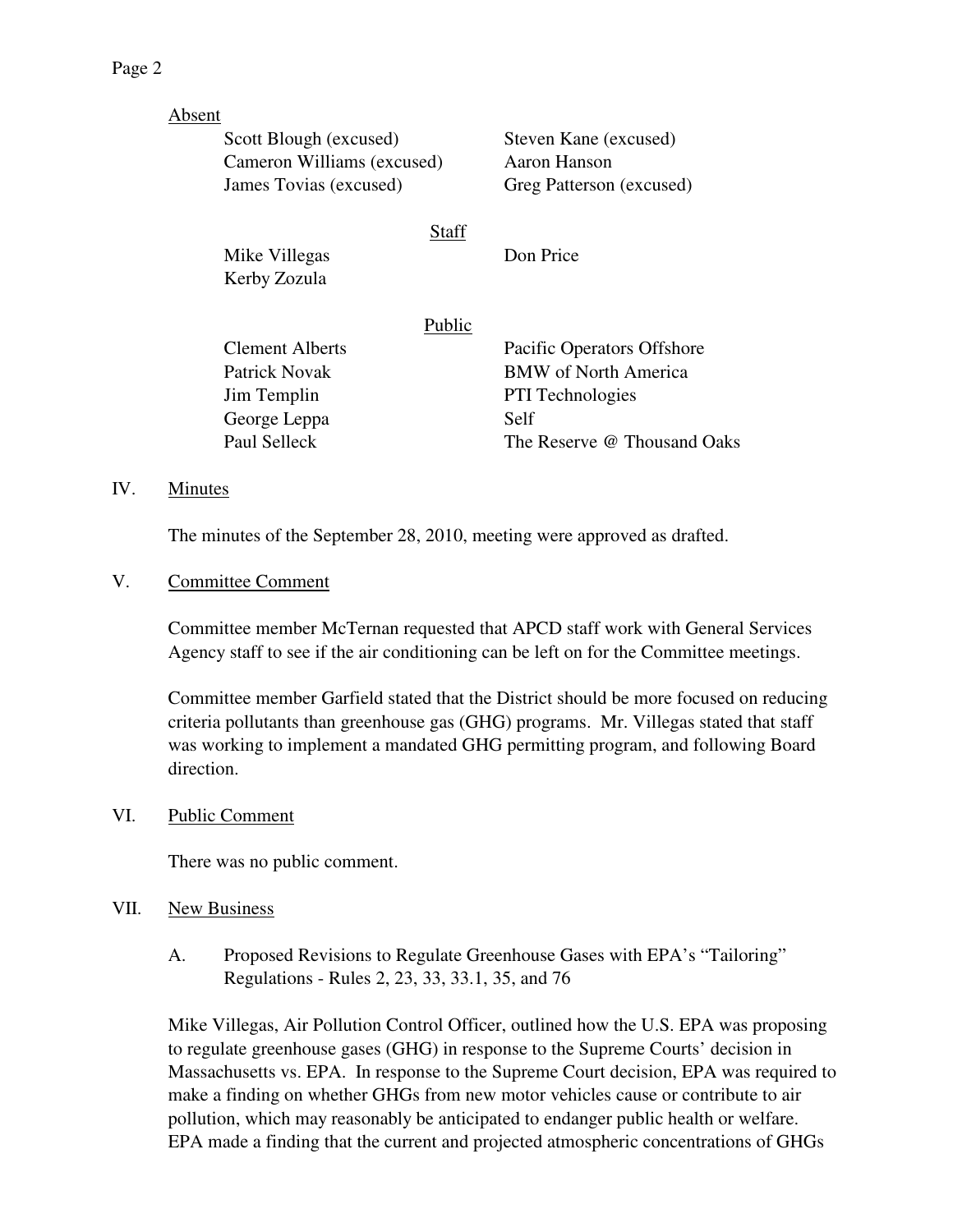contribute to air pollution that may endanger public health or welfare. This meant GHGs were air pollutants under the federal Clean Air Act. Next it was determined that pursuant to EPA's interpretive memo an air pollutant becomes "subject to regulation" when it is subject to a control requirement in a regulation promulgated under the Clean Air Act.

On May 7, 2010, a joint rule was finalized by EPA and the National Highway Traffic Safety Administration that establishes new standards for light-duty vehicles that will reduce GHG emissions and improve fuel economy. This rule will apply to light-duty vehicles starting with model year 2012. The earliest date a model year 2012 vehicle can be introduced into commerce is January 2, 2011. Therefore, as of January 2, 2011, GHG are subject to regulation under the Prevention of Significant Deterioration and Title V permit programs.

Because the existing permitting thresholds for PSD and title V are set at levels appropriate for criteria pollutants and GHGs are emitted by most sources at levels orders of magnitude higher than these current thresholds, EPA is proposing to tailor the GHG thresholds. Mr. Villegas noted that staff was proposing to incorporate the EPA GHG permit thresholds in District permitting rules to ensure the vast majority of facilities are not subject to GHG permitting requirements.

Kerby Zozula, of District staff, stated that currently the District has 1,438 facilities on permit. Of those facilities, 26 are Title V sources. The purpose of this proposed rule action is to exempt the 1,412 facilities from the requirement to obtain a Title V permit based on their GHG emissions.

Committee member Lim asked about the impact of this new GHG program on the existing Title V facilities. Mr. Zozula replied the Title V facilities would only have to characterize their GHG emissions.

Committee member Garfield asked how GHGs were being defined as a problem. Mr. Villegas replied that EPA's Endangerment Finding stated that GHGs threaten public health and welfare, which means GHGs are air pollutants under the federal Clean Air Act.

Don Price, of APCD staff, gave an overview of the main points of staff's proposal. The main points were as follows:

Rule 2, Definitions: Revisions include adding GHGs to the definition of "Air Contaminant" and a new definition of "Greenhouse Gases." Also, "CO2e" and "GHGs" are added to the list of abbreviations in Section B and a list of Global Warming Potentials (GWP) is added as Table 1.

Rule 23, Exemptions from Permit: Greenhouse gases are being added to the list of thresholds in Subsection J.16, which addresses the permitting requirements of agricultural operations. The implementation date (July 1, 2011) is the date that "Tailoring" rule requirements take effect for all Title V sources.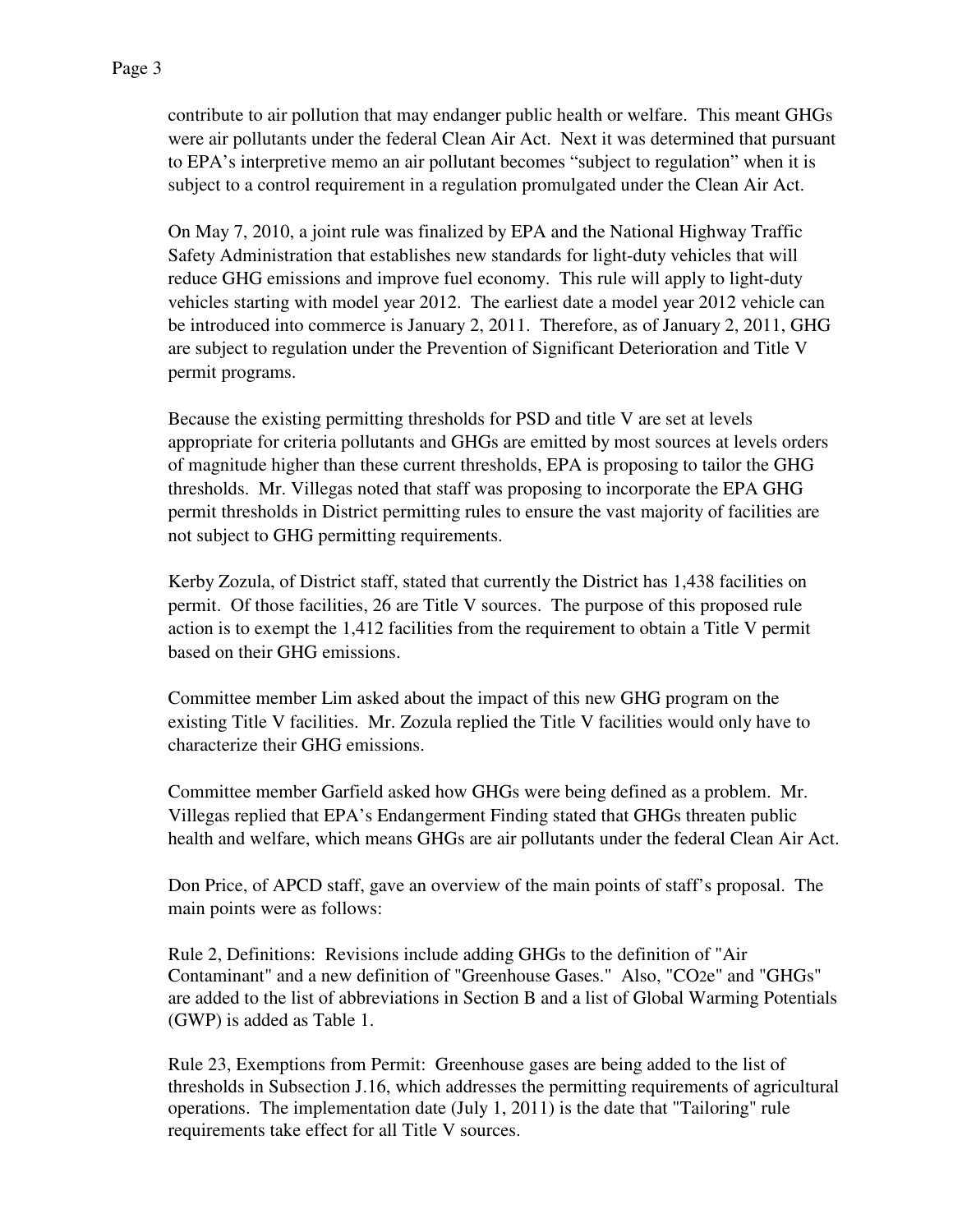Rule 33, Part 70 Permits, General: In Section B, Applicability, GHGs are added to the requirement to obtain a Part 70 permit. Note that, since GHGs are now regulated pollutants, they are included under both the 100 ton per year mass emission threshold in the first sentence and the 100,000 tons per year CO2e (mass X GWP) threshold in the (new) second sentence.

Rule 33.1, Part 70 Permits, Definitions: A new definition of "CO2 Equivalent (CO2e)" is proposed. Three definitions in Rule 33.1 are proposed for revision; "Federally-Enforceable Requirement," "Insignificant Activity," and "Regulated Air Pollutant." These revisions either specify or allow the regulation of greenhouse gases.

Rule 35, Elective Emission Limits: The proposed revision adds "greenhouse gas air pollutants" to the list of information required for an elective emission limit request.

Rule 76, Federally Enforceable Limits on Potential to Emit: Rule 76 enables permit holders to electively limit their emissions in a federally enforceable manner. Because various sections of the rule address different percentages of the "major source" thresholds, varying thresholds for greenhouse gas emissions are being added to the rule.

# Proposed Revisions – Other Issues

Rule 2, Definitions: To clarify certain permitting situations, definitions of "Portable" and "Stationary" are proposed. The definition of "Equipment" is being modified for clarity. The existing definition of "Motor Vehicle," which includes a reference to California Motor Vehicle Code, will be replaced with a specific definition based on the Vehicle Code definition. A definition of PM2.5 is also proposed to supplement the existing definition of PM10.

Rule 23, Exemptions from Permit: The exemption from permit for safety flares in Subsection A.4 is proposed for deletion. Enforcement is difficult and it is possible that safety flares are frequently used for other purposes. On July 1, 2011, all safety flares will require a permit to operate.

Section D - Vehicles, Engines. In Subsection D.7.c, portable emergency engine generators connected for future electrical service will no longer be considered portable and will require a Permit to Operate. Portable equipment brought in during an emergency will continue to be exempt from permit.

Section F - Organic Compound Emissions. The permit exemption threshold for polyester resin operations is 20 gallons a month. To allow boatyards to make an occasional large repair, the exemption will be changed to 240 gallons over a 12 month rolling total. The change will increase flexibility, but not annual ROC emissions.

Section J – Miscellaneous. In Subsection J.16, the paragraph on large confined animal facilities is being amended to specify that only major sources and major modifications are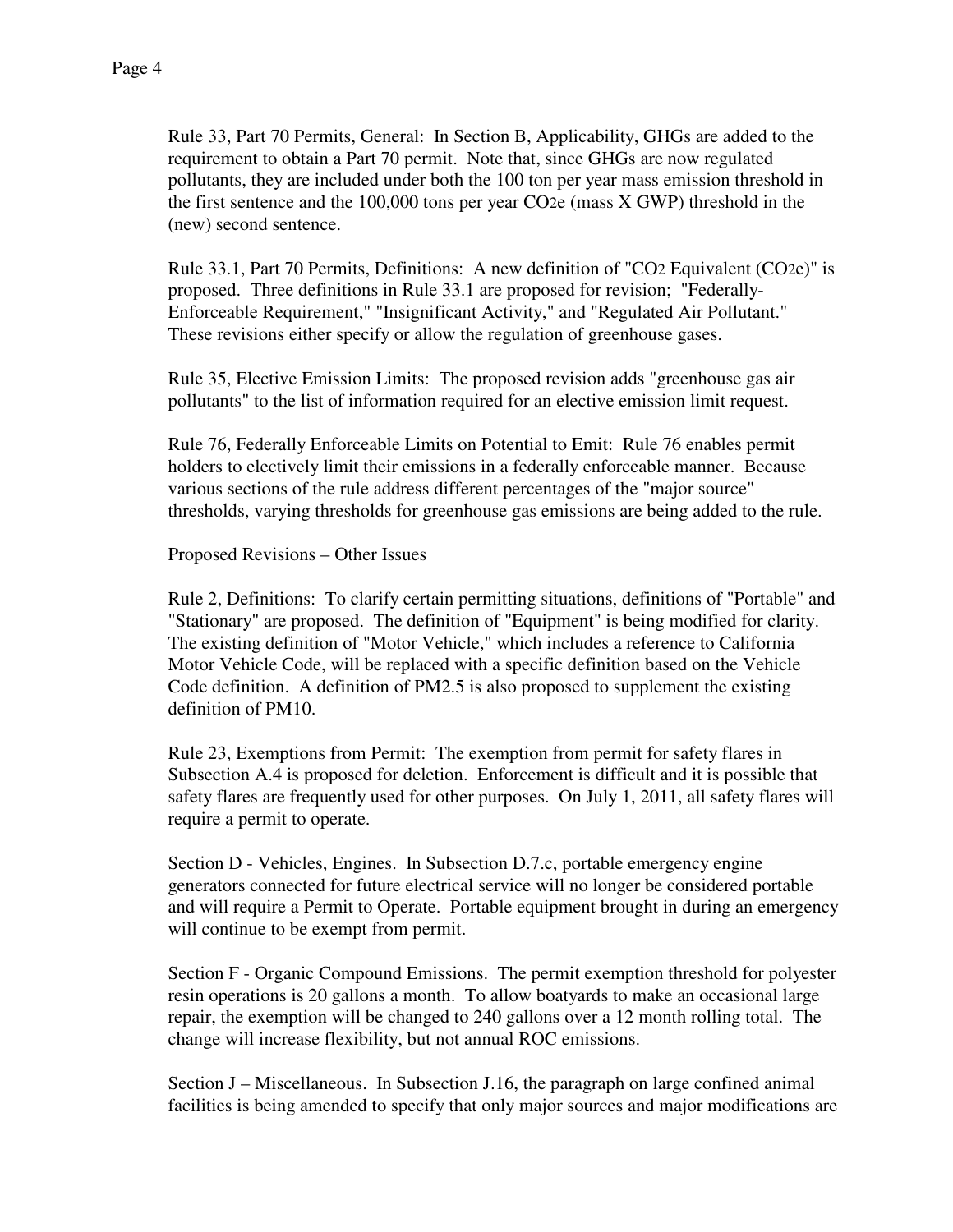Page 5

affected. In addition, a definition of "large confined animal facility" is being added to eliminate a reference to the California Code of Regulations.

Rule 33.1, Part 70 Permits, Definitions: A reference to 40 CFR Part 63, a National Emissions Standards for Hazardous Air Pollutants regulation, is being added to the definition of "Title I Modification."

Rule 76, Federally Enforceable Limits on Potential to Emit: Rule 76, Subsection A.4.a.1), is proposed for clarification. The exemption will state that a source is exempt from Rule 76 if the owner or operator submits an application for either a Part 70 permit or a federally-enforceable permit limits to avoid the need for a Part 70 application at least 30 days prior to any emission exceedance.

In Subsection B.2, and again in definition of "Actual Emissions" in Subsection G.2, a specific hierarchy of calculation methods is being established. U.S. EPA will be the primary source of applicable methods, followed by California ARB methods and methods approved by the District.

Committee member Garfield asked if the District could deny a permit of a facility that exceeds the amount of GHGs on their permit. Mr. Zozula replied no.

Chairman Vander Pluym asked if there was any language in the rule package that would restrict a facility's GHG emissions. Mr. Zozula replied not in this rule package.

Committee member Michael Moore asked what would happen if the District did not adopt this rule action. Committee member Keith Moore added that some states are refusing to adopt the tailoring rule. Mr. Villegas replied the District and some facilities would incur potential legal liability, and EPA may issue a SIP call to force us to take action. Mr. Villegas added that the main goal of this rule action was to keep smaller sources out of the Title V program.

Committee member Keith Moore asked what would happen if Congress delays or rolls back the tailoring rule. Mr. Villegas stated staff would suspend implementation of the program and return to the Board to repeal the rule action. Staff will consult with our legal counsel on this issue.

Committee member Luckman stated she felt the rule action could have the positive result of increasing awareness of fuel use at facilities.

Committee member Michael Moore stated he was unsure of the proposed CEQA exemption for the rule action. It seemed that this rule action was the first phase of a larger project. Mr. Villegas stated staff would review this with legal counsel.